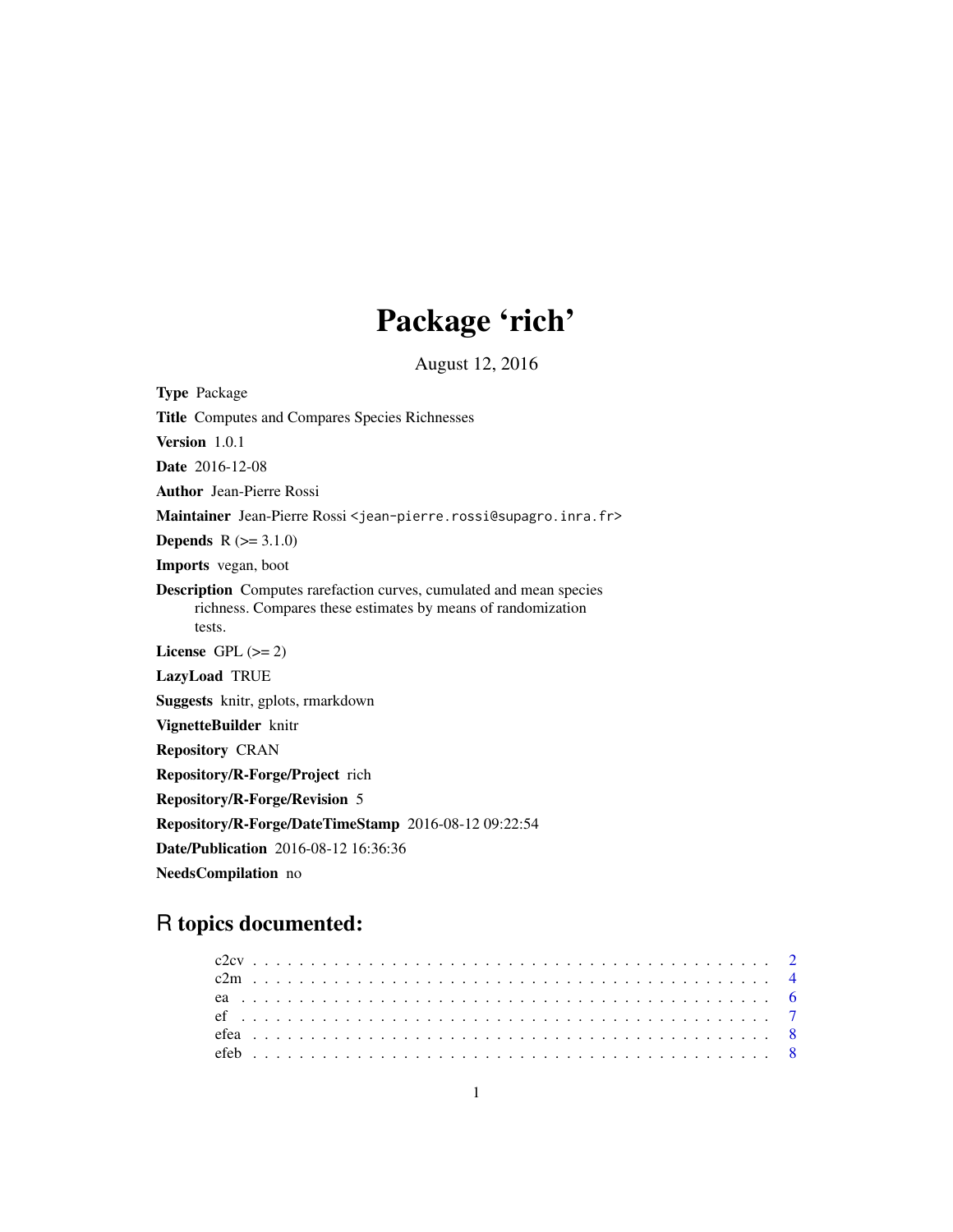<span id="page-1-0"></span>

| Index |  |  |  |  |  |  |  |  |  |  |  |  |  |  |  |  |  |  |  |  |
|-------|--|--|--|--|--|--|--|--|--|--|--|--|--|--|--|--|--|--|--|--|
|       |  |  |  |  |  |  |  |  |  |  |  |  |  |  |  |  |  |  |  |  |
|       |  |  |  |  |  |  |  |  |  |  |  |  |  |  |  |  |  |  |  |  |
|       |  |  |  |  |  |  |  |  |  |  |  |  |  |  |  |  |  |  |  |  |
|       |  |  |  |  |  |  |  |  |  |  |  |  |  |  |  |  |  |  |  |  |
|       |  |  |  |  |  |  |  |  |  |  |  |  |  |  |  |  |  |  |  |  |
|       |  |  |  |  |  |  |  |  |  |  |  |  |  |  |  |  |  |  |  |  |

<span id="page-1-1"></span>

| c <sub>2</sub> cv | Comparison of 2 values of species richness using a randomization pro- |
|-------------------|-----------------------------------------------------------------------|
|                   | cedure                                                                |

### Description

Species richnesses are computed as the cumulative value over all samples. Richnesses are compared by mean of a randomization test without controlling for differences of sampling regime of communities density.

#### Usage

```
c2cv(com1,com2,nrandom=99,pr1=0.025,pr2=0.975,verbose=TRUE)
```
# Arguments

| com1            | A first species-sample matrix (community 1). Rows correspond to samples<br>whereas columns stand for species.           |
|-----------------|-------------------------------------------------------------------------------------------------------------------------|
| com2            | A second species-sample matrix (community 2). Rows correspond to samples<br>whereas columns stand for species.          |
| nrandom         | Number of randomizations to be performed. Default fixed to 99.                                                          |
| pr1             | Lower probability level for quantile computations. Default fixed to 0.025.                                              |
| pr <sub>2</sub> | Higher probability level for quantile computations. Default fixed to 0.975.                                             |
| verbose         | If verbose is TRUE c2cv returns a vector that contains the observed and ran-<br>domized differences between richnesses. |

# Details

If the observed richness for community  $1 \geq$  observed value for community 2, c2cv returns a probability p estimated as the number of randomizations for which the observed value for community 1  $\geq$  observed value for community 2 divided by the number of randomization + 1. Similarly, if the observed value for community  $1 \leq$  observed value for community 2, p corresponds to the frequency of such situation in the randomizations.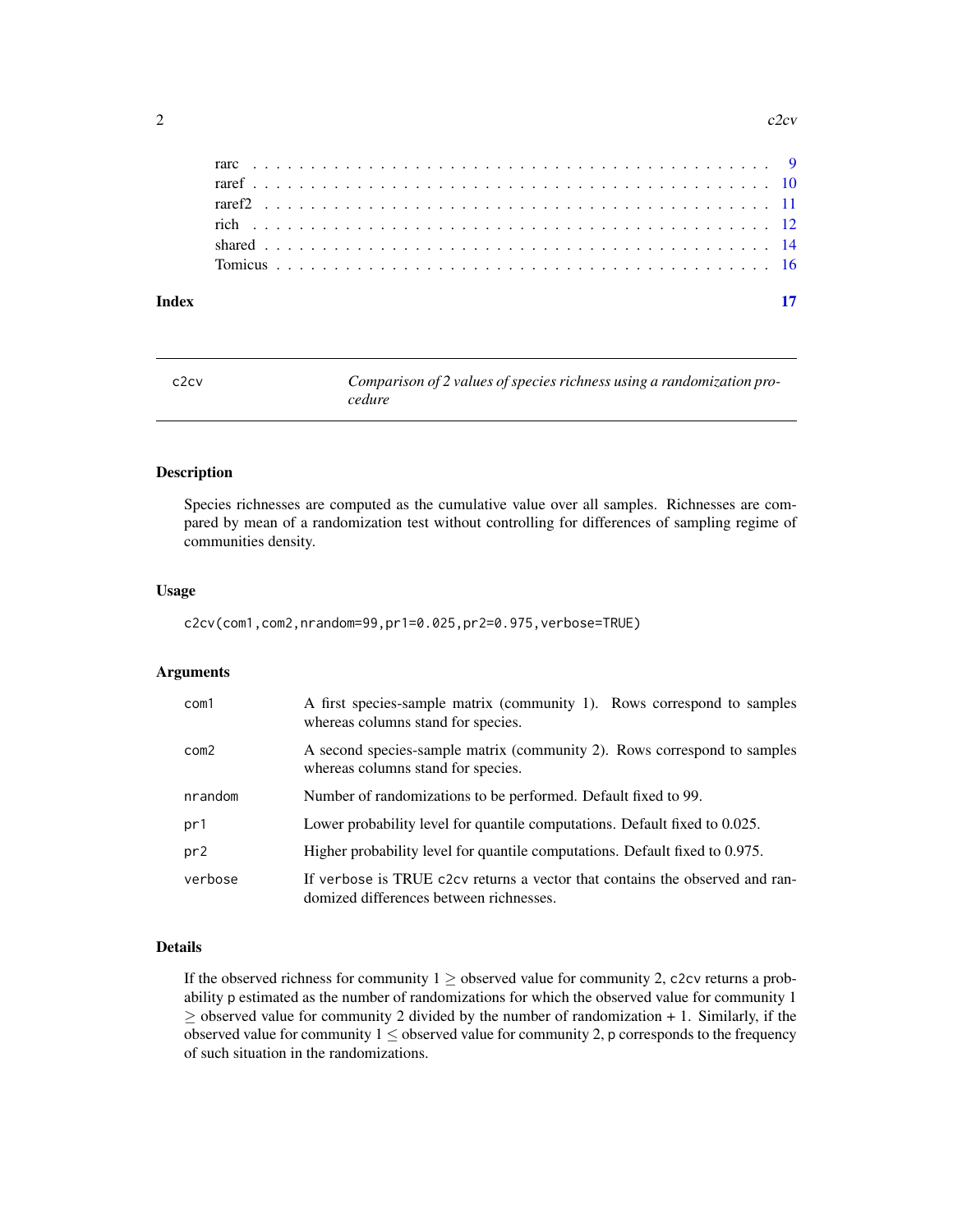#### <span id="page-2-0"></span> $c2cv$  3

# Value

If verbose==TRUE c2cm returns a data frame and a vector with the randomized values. Otherwise, only the data frame is returned.

| res  | A data frame with the outputs of the randomization test:<br>cv1 Observed cumulative richness for community 1.<br>cv2 Observed cumulative richness for community 2.<br>cv1-cv2 Difference between observed cumulative richness of community 1 and<br>community 2.<br>p Probability of encountering such a value for $cv1 - cv2$ (see details above).<br>quantile for pr1 Quantile value for probability level pr1.<br>quantile for pr2 Quantile value for probability level pr2.<br>randomized cy1-cy2 Mean values of randomized and the observed values.<br>nrandom Number of randomizations used in the test. |
|------|----------------------------------------------------------------------------------------------------------------------------------------------------------------------------------------------------------------------------------------------------------------------------------------------------------------------------------------------------------------------------------------------------------------------------------------------------------------------------------------------------------------------------------------------------------------------------------------------------------------|
| rand | A vector of nrandom+1 values corresponding to the observed difference of $cv1$ -cv2<br>and the randomized values. rand is available if verbose $==$ TRUE.                                                                                                                                                                                                                                                                                                                                                                                                                                                      |

# Note

The observed difference between populations is included in the numerator and the denominator when computing the probability p. This is justified because if the null hypothesis (there is no difference between populations) is true then the observed difference between populations is just another value for the randomization distribution (Manly, 1997, p. 7).

# Author(s)

Jean-Pierre Rossi, <jean-pierre.rossi@supagro.inra.fr>

#### References

Manly, B.F.J. (1997). Randomization and Monte Carlo methods in biology. Chapman & Hall.

#### See Also

[c2m,](#page-3-1) [rich](#page-11-1)

#### Examples

```
## Not run:
data(efeb)
c2cv(com1=efeb$ef,com2=efeb$eb,nrandom=100,verbose=FALSE)
```
## End(Not run)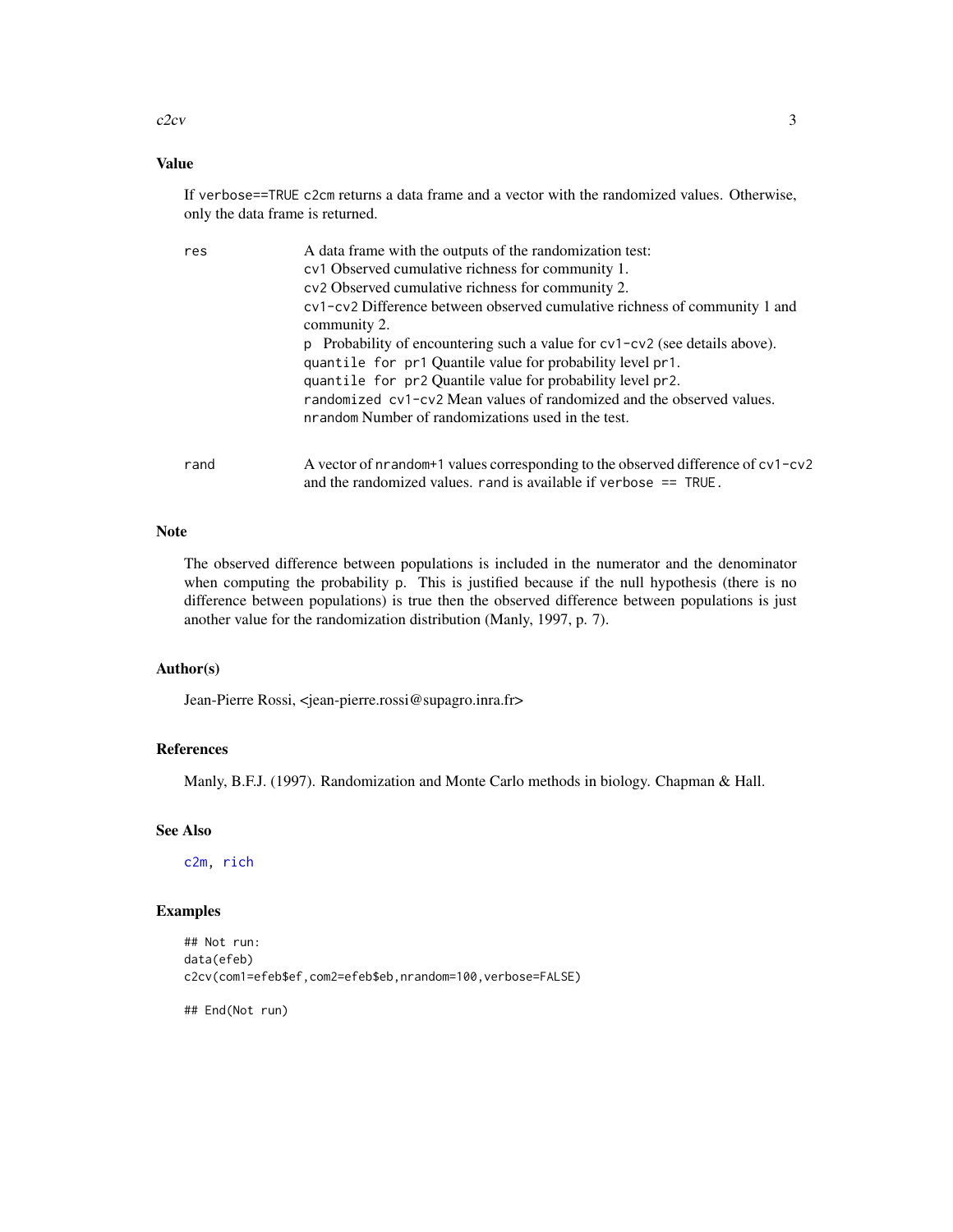#### <span id="page-3-1"></span><span id="page-3-0"></span>Description

Mean values of 2 populations are compared using a randomization procedure. Overlapping populations are allowed.

#### Usage

c2m(pop1, pop2,pop3=NULL,nrandom,pr1=0.025,pr2=0.975,verbose=TRUE)

# Arguments

| pop1    | A vector with the observed values for population 1.                                                                         |
|---------|-----------------------------------------------------------------------------------------------------------------------------|
| pop2    | A vector with the observed values for population 2.                                                                         |
| pop3    | A vector with the observed values that are common to population 1 and 2.                                                    |
| nrandom | Number of randomizations to perform. Default fixed to 99.                                                                   |
| pr1     | Lower probability level for quantile computations. Default fixed to 0.025.                                                  |
| pr2     | Higher probability level for quantile computations. Default fixed to 0.975.                                                 |
| verbose | If verbose is TRUE c2m returns a vector that contains the observed and ran-<br>domized differences between mean richnesses. |

# Details

This randomization test compares the average value of a quantitative variable sampled in 2 populations. Details are available in Manly (1997). In some cases, populations share some observed values: for example if we compare the mean annual temperature of sites where either species A or B is present and if A and B are sympatric in some localities (see example below). Those shared values are passed to c2m by the argument pop3.

If the mean value for population  $1 \ge$  mean value for population 2, p is the number of randomizations for which the mean value for population  $1 \ge$  mean value for population 2 divided by the number of randomizations  $+ 1$ . If the mean value for population  $1 \le$  mean value for population 2, p is the number of randomizations for which the mean value for population  $1 \le$  mean value for population 2 divided by the number of randomizations + 1. If  $mv1 = mv2$  p in not computed (p=NC).

#### Value

| res | A data frame showing the outputs of the randomization test:                     |
|-----|---------------------------------------------------------------------------------|
|     | mv1 Observed mean values over samples forming population 1.                     |
|     | mv2 Observed mean values over samples forming population 2.                     |
|     | mv1-mv2 Difference between observed mean values of population 1 and popu-       |
|     | lation 2.                                                                       |
|     | p Probability of encountering such a value for $mv1 - mv2$ (see details above). |
|     | quantile for pr1 Quantile value for probability level pr1.                      |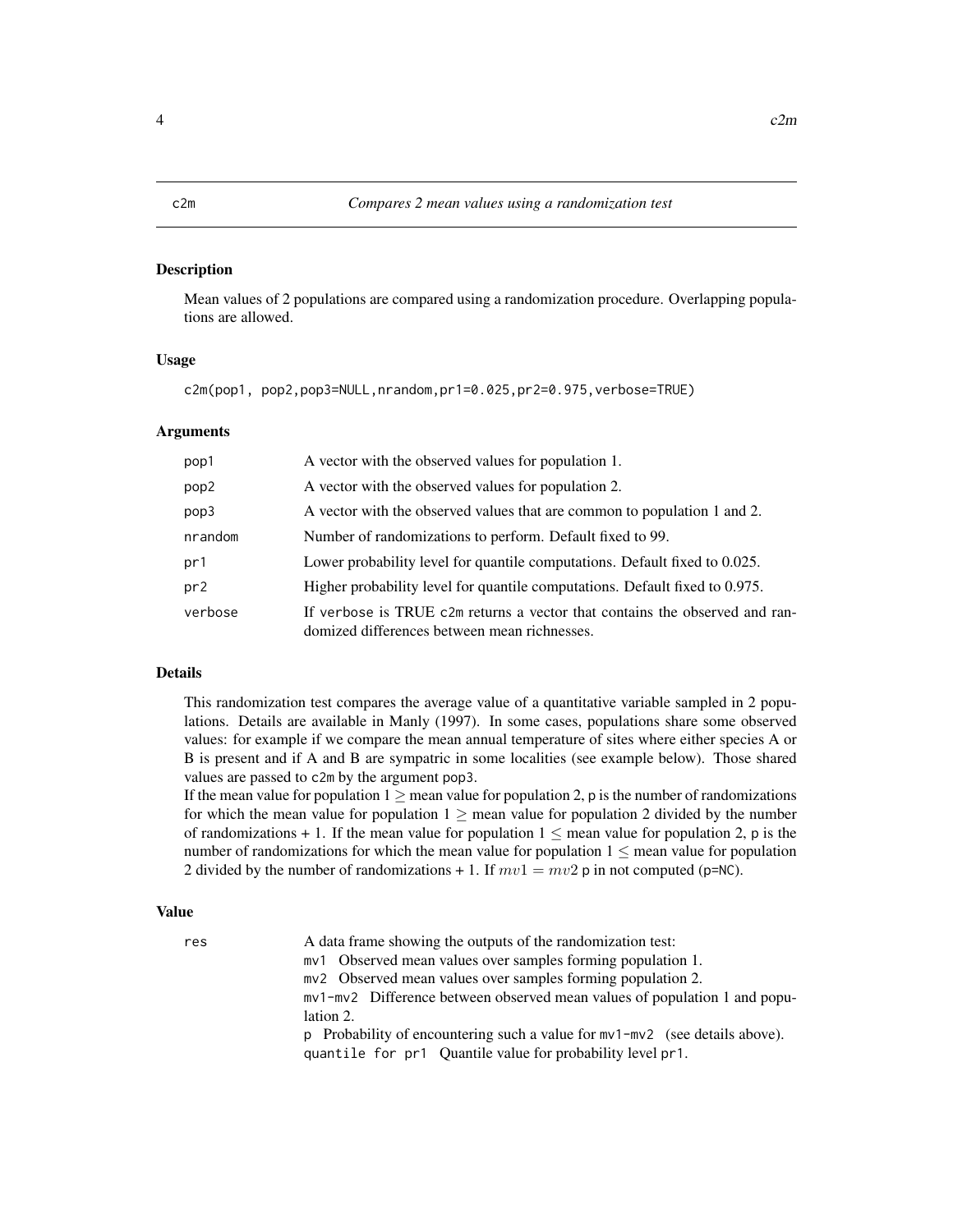<span id="page-4-0"></span>

|      | quantile for pr2 Quantile value for probability level pr2.<br>randomized my1-my2 Mean values of randomized and the observed values.<br>nrandom Number of randomizations used in the test. |
|------|-------------------------------------------------------------------------------------------------------------------------------------------------------------------------------------------|
| rand | A vector of nrandom+1 values corresponding to the observed difference of $mv1-mv2$<br>and the randomized values, rand is available if verbose $==$ TRUE.                                  |

#### Note

The observed difference between populations is included in the numerator and the denominator when computing the probability p. This is justified because if the null hypothesis (there is no difference between populations) is true then the observed difference between populations is just another value for the randomization distribution (Manly, 1997, p. 7).

#### Author(s)

Jean-Pierre Rossi, <jean-pierre.rossi@supagro.inra.fr>

# References

Manly, B.F.J. (1997). Randomization and Monte Carlo methods in biology. Chapman & Hall.

#### See Also

[c2cv,](#page-1-1) [rich](#page-11-1)

```
## Not run:
# The example of mandible length of male and female
# golden jackals from Manly (1997), p.4.
males<-c(120, 107, 110, 116, 114, 111, 113, 117, 114, 112)
females<-c(110, 111, 107, 108, 110, 105, 107, 106, 111, 111)
out <- c2m(pop1=males, pop2=females, nrandom=99)
out$res
hist(out$rand)
abline(v=out$res[3,1], col="red")
abline(v=out$res[5,1], col="blue")
abline(v=out$res[6,1], col="blue")
# Compare simulated datasets
pop1<-rnorm(10)
pop2<-rnorm(10)
out <- c2m(pop1=pop1, pop2=pop2, nrandom=99)
out$res
hist(out$rand)
abline(v=out$res[3,1], col="red")
abline(v=out$res[5,1], col="blue")
abline(v=out$res[6,1], col="blue")
```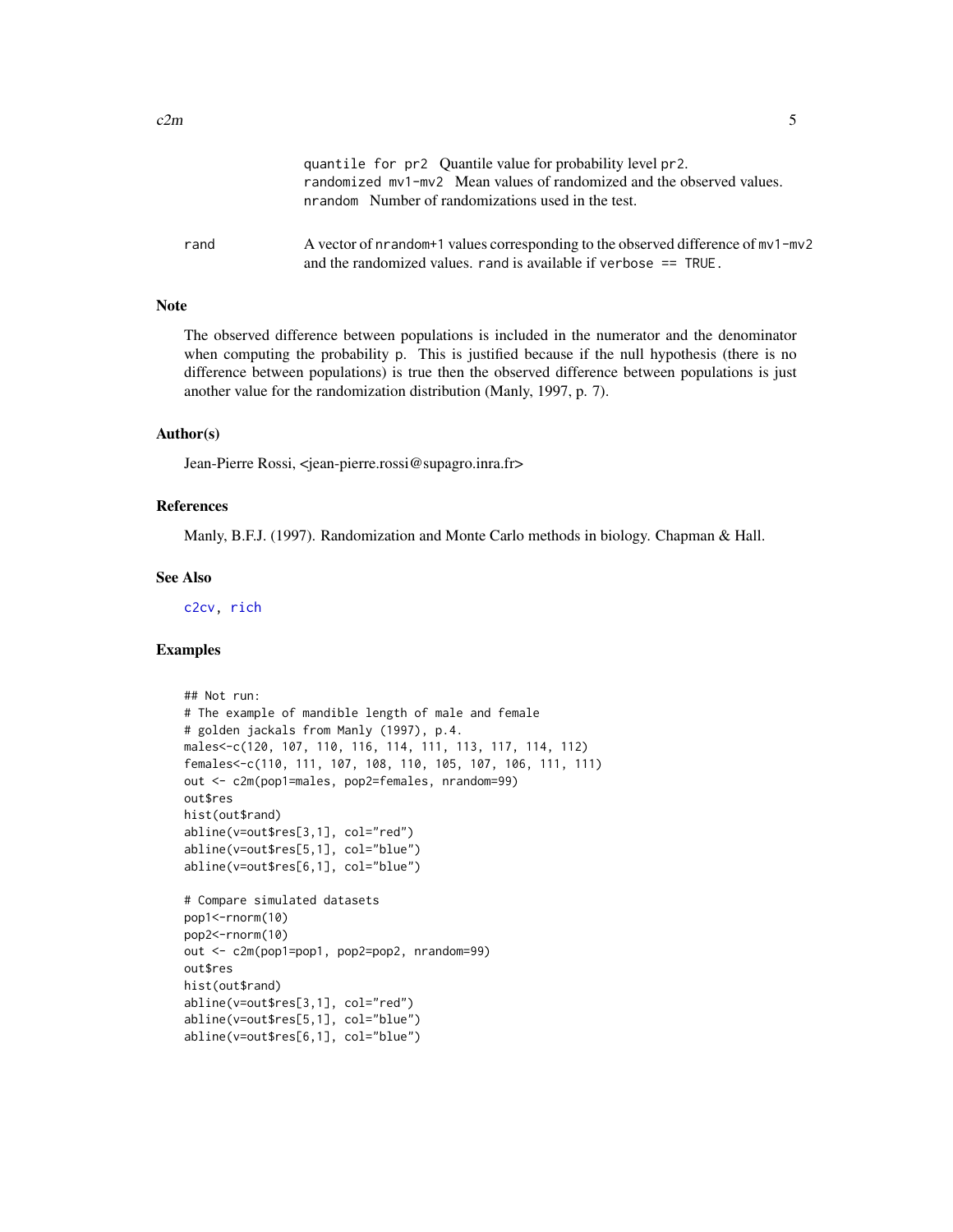<span id="page-5-0"></span>

```
# Maximum temperature in a set of sites where the bark beetle Tomicus destruens
# or T. piniperda are present. Both species are present at 4 sites.
data(Tomicus)
out <- c2m(pop1=Tomicus$destruens,pop2=Tomicus$piniperda,
pop3=Tomicus$both, nrandom=99)
out$res
hist(out$rand)
abline(v=out$res[3,1], col="red")
abline(v=out$res[5,1], col="blue")
abline(v=out$res[6,1], col="blue")
# using c2m with outputs of rich
data(ef)
o1 <- rich(matrix=ef, nrandom=99, verbose=TRUE)
data(ea)
o2 <- rich(matrix=ea, nrandom=99, verbose=TRUE)
out <- c2m(pop1=o1$sumrow, pop2=o2$sumrow, nrandom=999, verbose=TRUE)
hist(out$rand)
abline(v=out$res[3,1], col="red")
abline(v=out$res[5,1], col="blue")
abline(v=out$res[6,1], col="blue")
## End(Not run)
```
ea *Soil macrofauna in a tropical field under traditional slash-and-burn (Elahe, French Guiana)*

# Description

The ea data set is a data frame describing the species abundance of soil macrofauna in a set of soil samples collected in a field (aka abattis) in French Guiana. These data were collected in the viciny of the Wayana village of Elahe situated on the Tampoc river.

#### Usage

data(ea)

#### Format

ea is a data frame containing the observations of 45 species (columns) at 30 sampling locations (rows).

#### Source

Rossi, J.-P., Celini, L., Mora, P., Mathieu, J., Lapied, E., Nahmani, J., Ponge, J.-F., and Lavelle, P. (2010). Decreasing fallow duration in tropical slash-and-burn agriculture alters soil macroinvertebrate diversity: A case study in southern French Guiana. Agriculture, Ecosystems and Environment 135, 148-154.

 $\epsilon$  6 each  $\epsilon$  each  $\epsilon$  each  $\epsilon$  each  $\epsilon$  each  $\epsilon$  each  $\epsilon$  each  $\epsilon$  each  $\epsilon$  each  $\epsilon$  each  $\epsilon$  each  $\epsilon$  each  $\epsilon$  each  $\epsilon$  each  $\epsilon$  each  $\epsilon$  each  $\epsilon$  each  $\epsilon$  each  $\epsilon$  each  $\epsilon$  each  $\epsilon$  each  $\epsilon$  each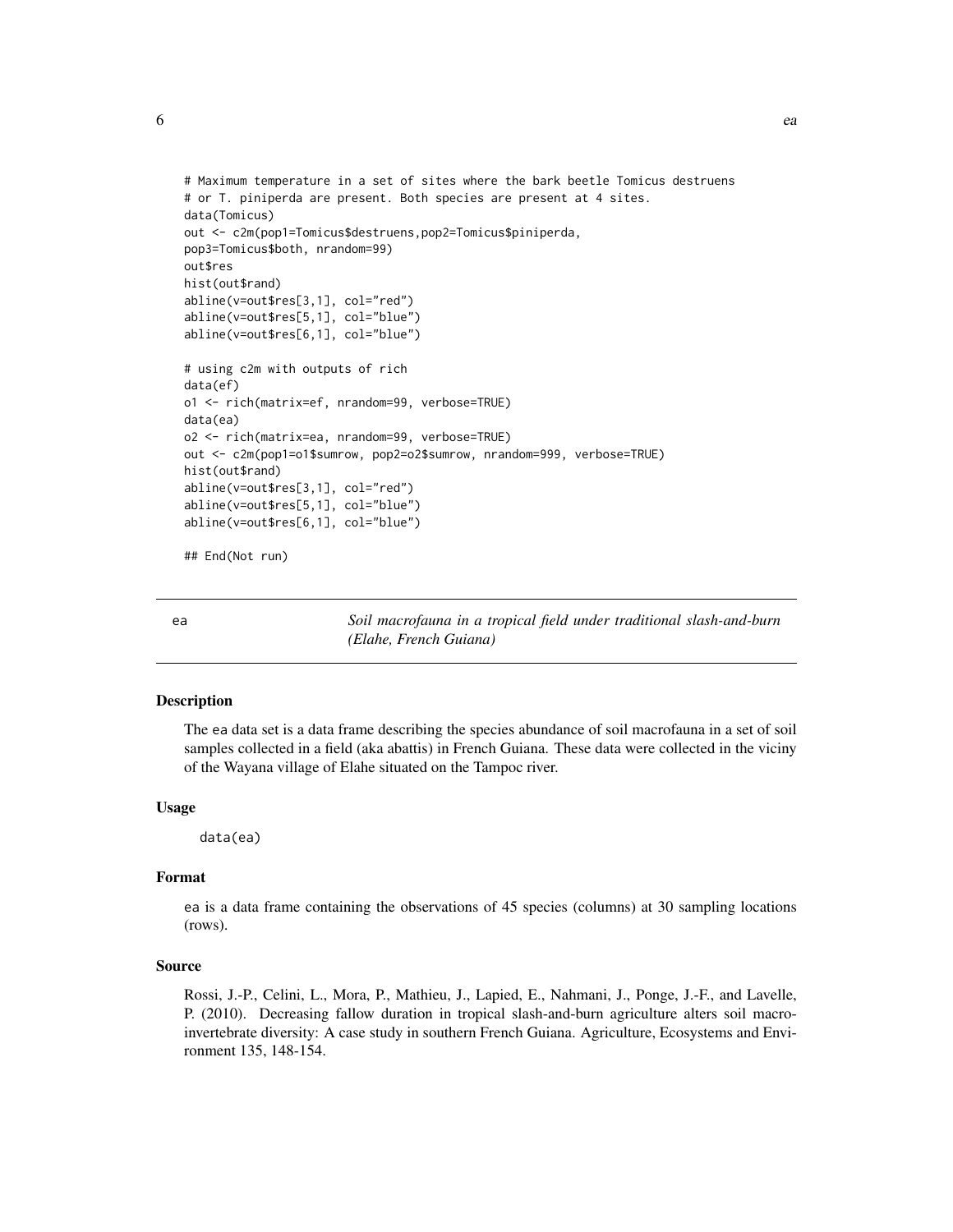<span id="page-6-0"></span> $\epsilon$  f and  $\epsilon$  7

#### Examples

```
## Estimating species richness using rich
data(ea)
rich(matrix=ea)
```
ef *Soil macrofauna in a tropical forest site (Elahe, French Guiana)*

# Description

The ef data set is a data frame describing the species abundance of soil macrofauna in a set of soil samples collected in a secondary forest in French Guiana. These data were collected in the viciny of the Wayana village of Elahe situated on the Tampoc river.

#### Usage

data(ef)

# Format

ef is a data frame containing the observations of 121 species (columns) at 30 sampling locations (rows).

#### Source

Rossi, J.-P., Celini, L., Mora, P., Mathieu, J., Lapied, E., Nahmani, J., Ponge, J.-F., and Lavelle, P. (2010). Decreasing fallow duration in tropical slash-and-burn agriculture alters soil macroinvertebrate diversity: A case study in southern French Guiana. Agriculture, Ecosystems and Environment 135, 148-154.

```
## Estimating species richness using rich
data(ef)
rich(matrix=ef)
```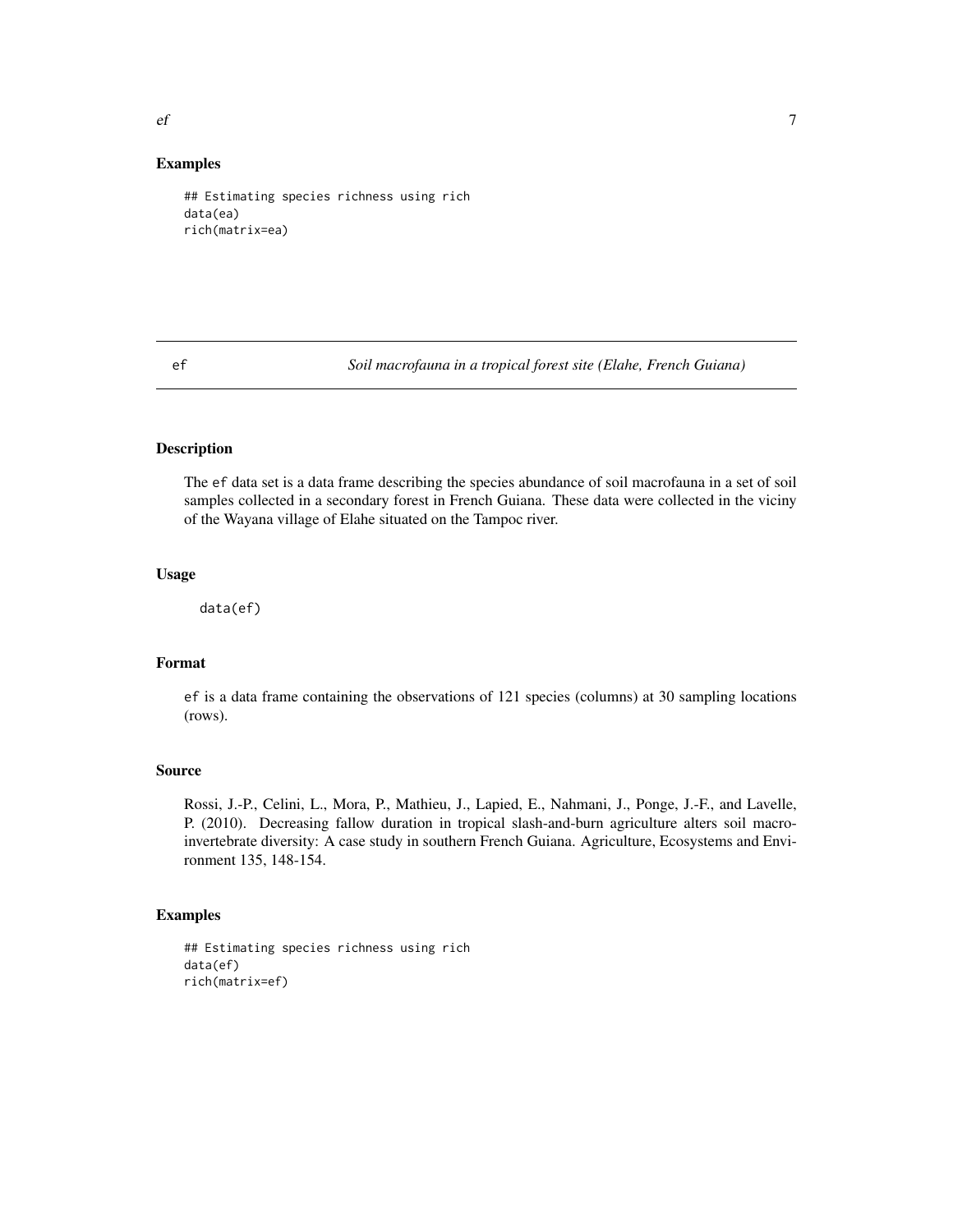<span id="page-7-0"></span>efea *Soil macrofauna in a tropical forest site and cultivated plot (traditional slash-and-burn, Elahe, French Guiana)*

#### Description

The efea data set is a list of two data sets. Each one is a data frame giving the species abundance of soil macrofauna in a set of soil samples. efeb\$ef corresponds to samples collected in a secondary forest in French Guiana while efeb\$ea contains data collected in in a field (aka abattis) in French Guiana. These data were collected in the viciny of the Wayana village of Elahe situated on the Tampoc river.

#### Usage

data(efea)

# Format

efea is a list of two data frame containing the observations of 142 species (columns) at 30 sampling locations (rows).

#### Source

Rossi, J.-P., Celini, L., Mora, P., Mathieu, J., Lapied, E., Nahmani, J., Ponge, J.-F., and Lavelle, P. (2010). Decreasing fallow duration in tropical slash-and-burn agriculture alters soil macroinvertebrate diversity: A case study in southern French Guiana. Agriculture, Ecosystems and Environment 135, 148-154.

#### Examples

```
data(efea)
rich(matrix=efea[[1]])
shared(efea)
```
efeb *Soil macrofauna in a tropical forest site before and after deforestation (traditional slash-and-burn, Elahe, French Guiana)*

#### **Description**

The efeb data set is a list of two data sets. Each one is a data frame giving the species abundance of soil macrofauna in a set of soil samples. efeb\$ef corresponds to samples collected in a secondary forest in French Guiana while efeb\$eb contains data collected in the same site just after the forest has been cut and burnt following the traditional Amerindian slash-and-burn system. These data were collected in the viciny of the Wayana village of Elahe situated on the Tampoc river.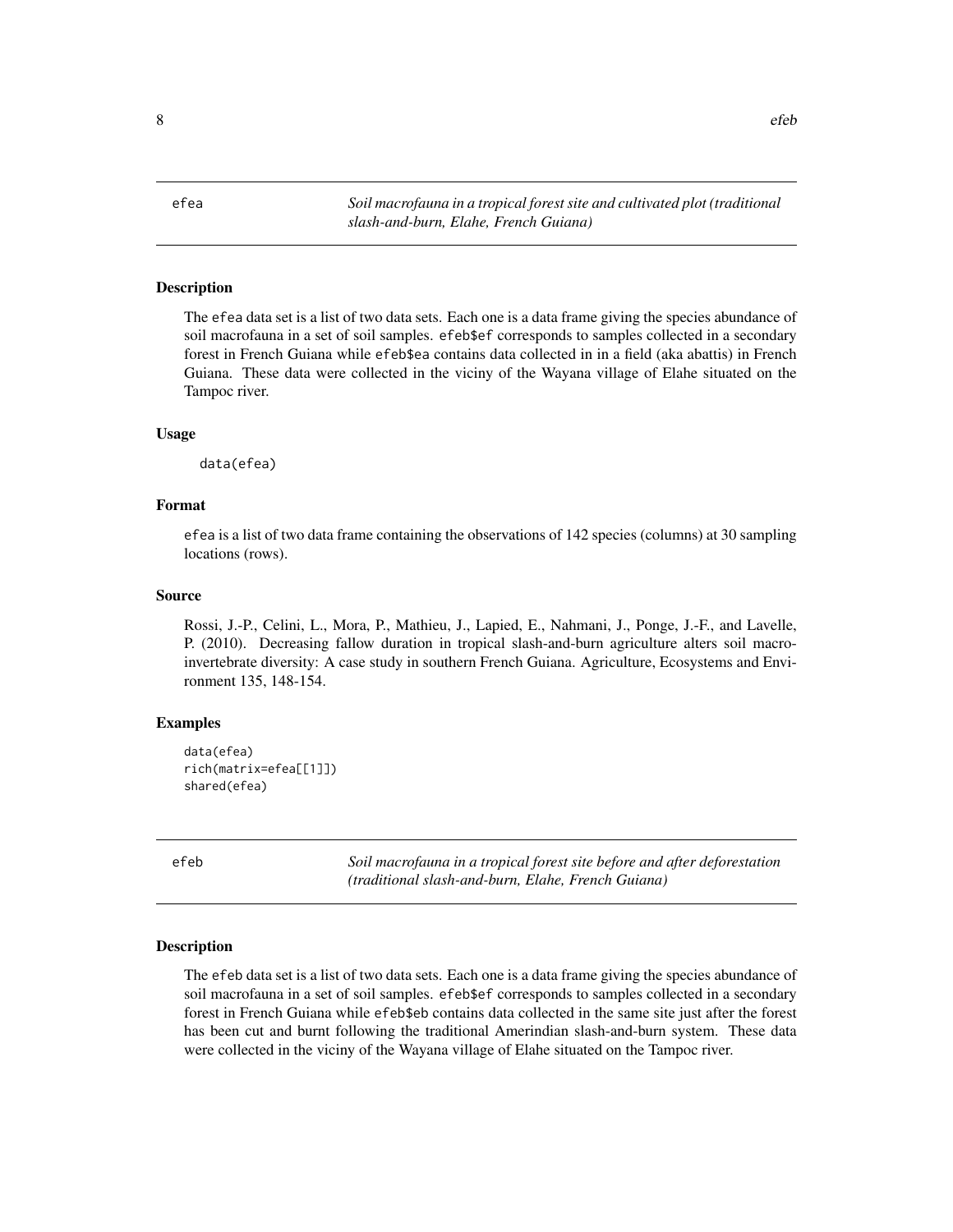<span id="page-8-0"></span>rarc 9

#### Usage

data(efeb)

# Format

efeb is a list of two data frame containing the observations of 134 species (columns) at 30 sampling locations (rows).

#### Source

Rossi, J.-P., Celini, L., Mora, P., Mathieu, J., Lapied, E., Nahmani, J., Ponge, J.-F., and Lavelle, P. (2010). Decreasing fallow duration in tropical slash-and-burn agriculture alters soil macroinvertebrate diversity: A case study in southern French Guiana. Agriculture, Ecosystems and Environment 135, 148-154.

# Examples

```
data(efeb)
rich(matrix=efeb[[1]])
shared(efeb)
```
<span id="page-8-1"></span>rarc *Computes rarefaction curves and statistical envelop*

#### Description

rarc computes rarefaction curves and returns a data frame with bootstrap estimates of species richness, its statistical envelop and the average number of individuals for a given sample size.

# Usage

```
rarc(matrix, samplesize=NULL, nrandom=99, p1=0.975, p2=0.025, save=FALSE)
```
## Arguments

| matrix         | matrix is a typical species-sample matrix. Rows correspond to samples whereas<br>columns stand for species.                                                                                                                       |
|----------------|-----------------------------------------------------------------------------------------------------------------------------------------------------------------------------------------------------------------------------------|
| samplesize     | A vector containing the different sample sizes for which the computations are<br>required. If missing or non vector, samplesize is replaced by a sequence from<br>1 to the maximum possible sample size given the size of matrix. |
| nrandom        | nrandom is the number of a randomizations used in the bootstrap estimation.<br>Values of $n$ random $\lt 10$ or NULL are set to 99.                                                                                               |
| p1             | The probability value used to compute the upper bound of the statistical envelop<br>using quantile. Default set to 0.975.                                                                                                         |
| p <sub>2</sub> | The probability value used to compute the lower bound of the statistical envelop<br>using quantile. Default set to 0.025.                                                                                                         |
| save           | If TRUE the function returns the raw values used in the estimation of the quan-<br>tiles.                                                                                                                                         |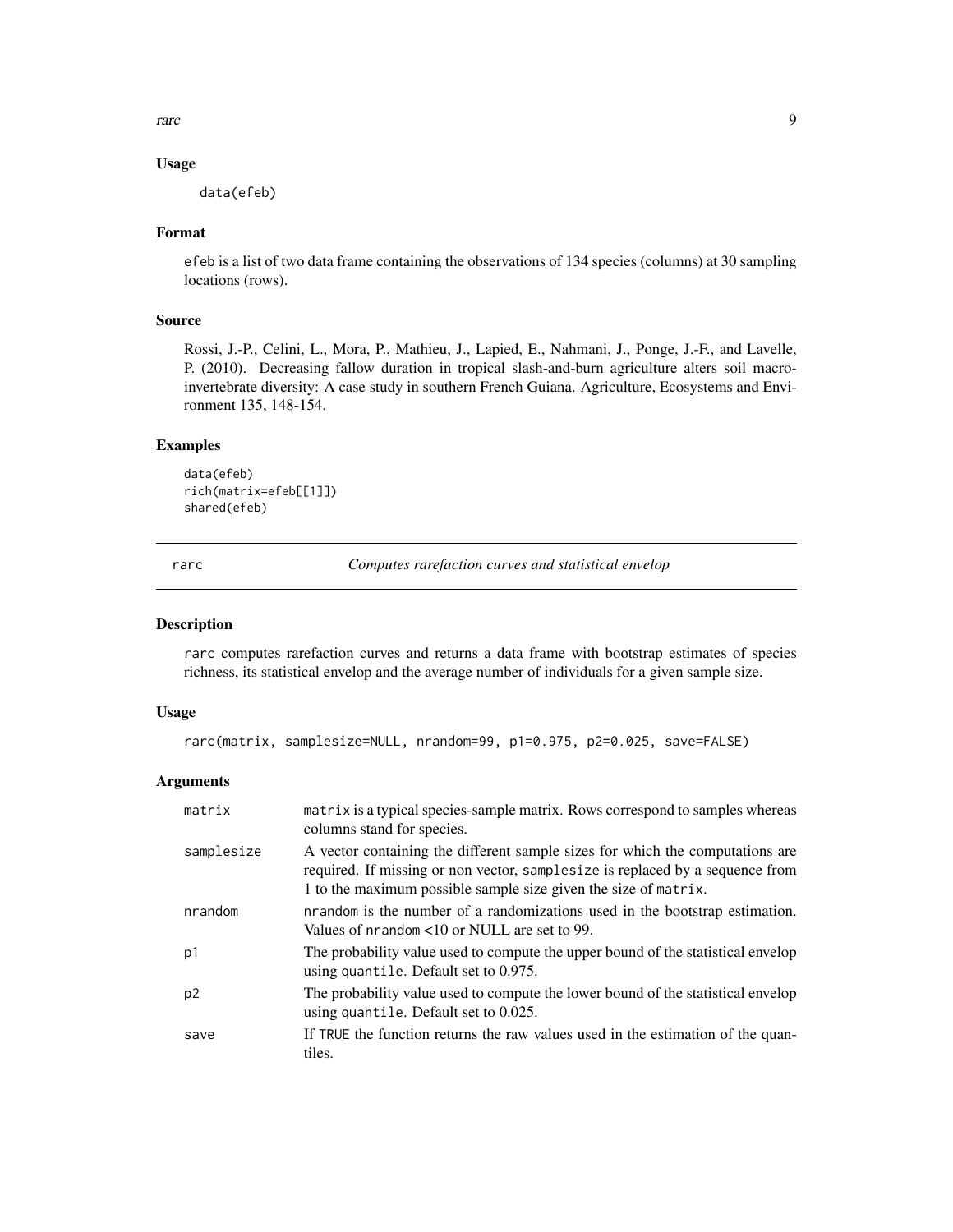#### <span id="page-9-0"></span>Value

out A data frame with 5 columns giving the mean species richness, the lower and upper bound of the richness corresponding to the quantile values for p1 and p2, the mean number of individuals and the sample size.

#### bootstrapped.val

Generated if save=TRUE. A list of length of the number of different sample sizes analyzed containing the raw values used to computed the quantiles. These values can be used for example to compute the standard error as illustrated in the examples below.

#### Author(s)

Jean-Pierre Rossi <jean-pierre.rossi@supagro.inra.fr>

#### See Also

[raref,](#page-9-1) [raref2,](#page-10-1) [rich](#page-11-1)

#### Examples

```
## Not run:
data(ef)
t <- rarc(ef,samplesize=c(5,10,15,20,25), nrandom=30, p1=0.975, p2=0.025)
head(t)
# Plot the outputs
plot(t$out[,6],t$out[,1], type="b", ylim=range(c(t$out[,2],t$out[,3])),
xlab="number of sampling units", ylab="richness")
points(t$out[,6] , t$out[,2], type="l", col="red")
points(t$out[,6] , t$out[,3], type="l", col="blue")
## End(Not run)
```
#See the package vignette for more examples. Type: vignette("rich\_introduction").

<span id="page-9-1"></span>raref *Estimates the species richness for a given number of sampled individuals on the basis of the corresponding rarefaction curve*

#### Description

raref computes rarefaction curve and interpolates the species richness corresponding to a given density of individuals.

#### Usage

raref(matrix, dens, nrandom=99)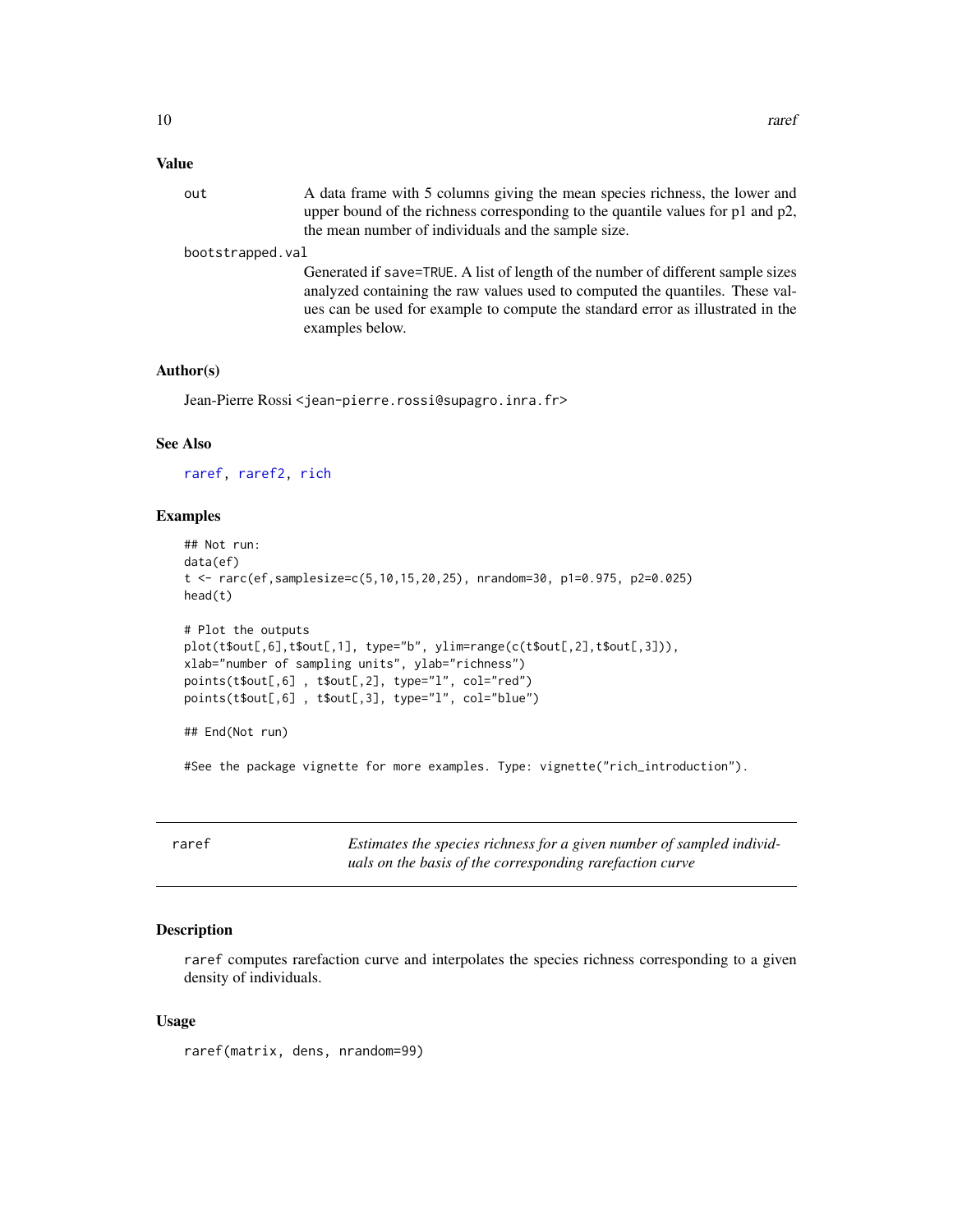#### <span id="page-10-0"></span> $r = 11$

### Arguments

| matrix  | matrix is a typical species-sample matrix. Rows correspond to samples whereas<br>columns stand for species.                                                    |
|---------|----------------------------------------------------------------------------------------------------------------------------------------------------------------|
| dens    | A number corresponding to the density for which a species richness estimation<br>is required, dens must be comprised within the range of the observed density. |
| nrandom | nrandom is the number of a randomizations used in the bootstrap estimation.<br>Values of nrandom $\langle 10 \text{ or } \text{NULL}$ are set to 99.           |

#### Value

raref returns a list with two components.

| rar     | A data frame with three columns giving the observed species richness for differ-<br>ent sample size and corresponding density of individuals. |
|---------|-----------------------------------------------------------------------------------------------------------------------------------------------|
| Sinterp | A vector with the term dens and the corresponding interpolated species richness.                                                              |

# Author(s)

Jean-Pierre Rossi <jean-pierre.rossi@supagro.inra.fr>

#### References

Gotelli, N., Colwell, R. (2001). Quantifying biodiversity: procedures and pitfalls in the measurement and comparison of species richness. Ecology Letters 4, 379-391.

# See Also

[rarc,](#page-8-1) [raref2,](#page-10-1) [rich](#page-11-1)

# Examples

```
## Not run:
data(ef)
raref(ef, dens=1100, nrandom=100)
```
## End(Not run)

<span id="page-10-1"></span>

Estimates the species richness for a given number of sampled individ*uals on the basis of the corresponding rarefaction curve*

# Description

raref2 computes an estimation of the species richness by thinning the data matrix so that the overall corresponding density is comprised in a fixed interval.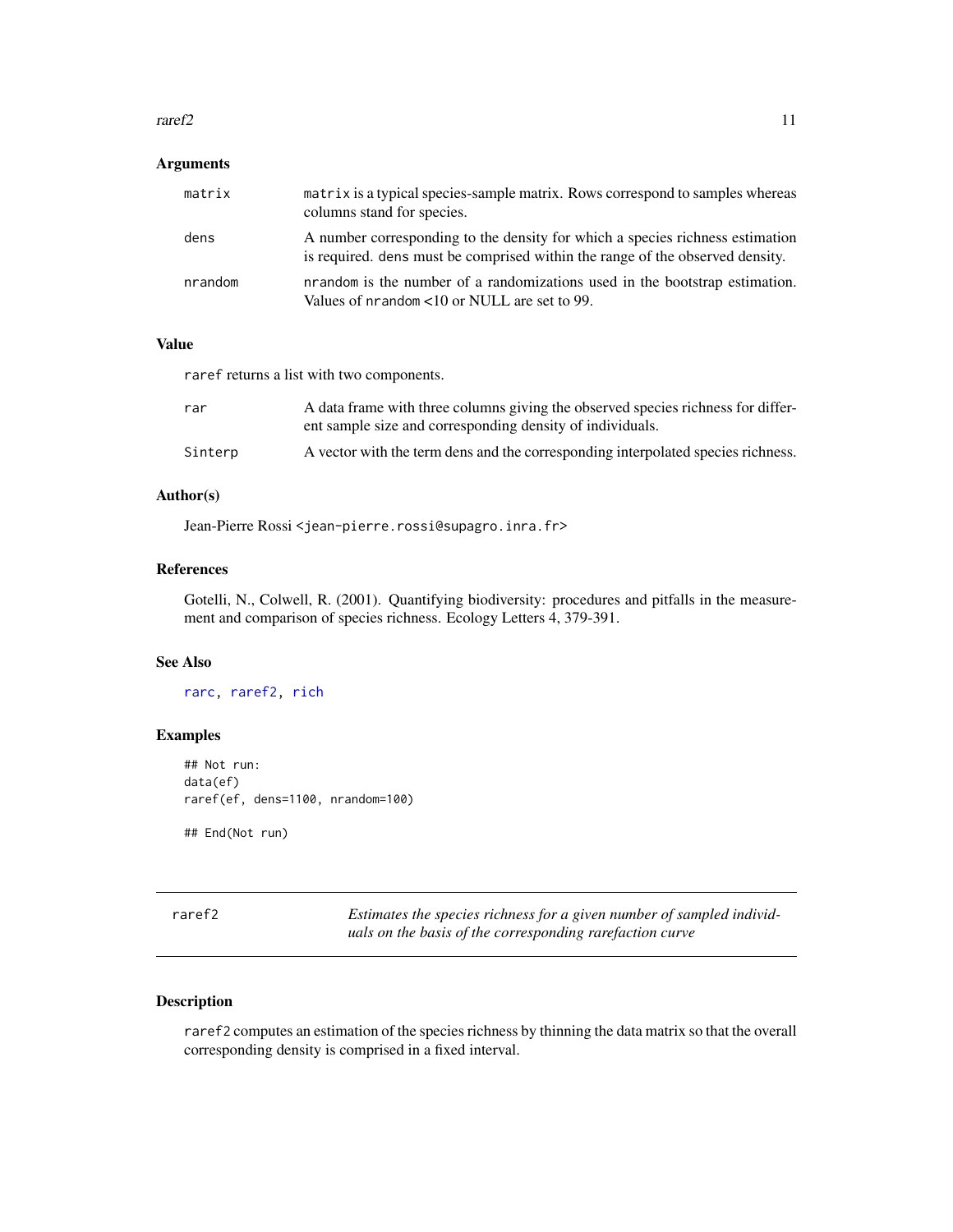# <span id="page-11-0"></span>Usage

raref2(matrix, dens, tolerance, nrandom=99)

# Arguments

| matrix    | matrix is a typical species-sample matrix. Rows correspond to samples whereas<br>columns stand for species.                                                                                                    |
|-----------|----------------------------------------------------------------------------------------------------------------------------------------------------------------------------------------------------------------|
| dens      | A number corresponding to the density for which a species richness estimation<br>is required dense must be comprised within the range of the observed density.                                                 |
| tolerance | A number used to calculate the range of acceptable values for the density of sim-<br>ulated communities. Let $D$ be largest density (com1 or com2). The acceptable<br>interval is $D \pm tolerance \times D$ . |
| nrandom   | nrandom is the number of a randomizations used in the bootstrap estimation.<br>Values of $n$ random $\leq 10$ or NULL are set to 99.                                                                           |

# Value

raref2 returns a list with two components.

| mean.boot | The mean value of the bootstrap estimates of the species richness. |
|-----------|--------------------------------------------------------------------|
| sd.boot   | The standard deviation of the bootstrap estimates.                 |

# Author(s)

Jean-Pierre Rossi <jean-pierre.rossi@supagro.inra.fr>

# See Also

[raref,](#page-9-1) [rich](#page-11-1)

# Examples

```
## Not run:
data(ef)
raref2(matrix=ef,dens=1100,tolerance=0.01,nrandom=50)
```
## End(Not run)

<span id="page-11-1"></span>rich *Species richness, their confidence interval and other useful indices*

# Description

Computes the cumulative and average species richness over a set of samples, the associated bootstrap statistics and other useful indices.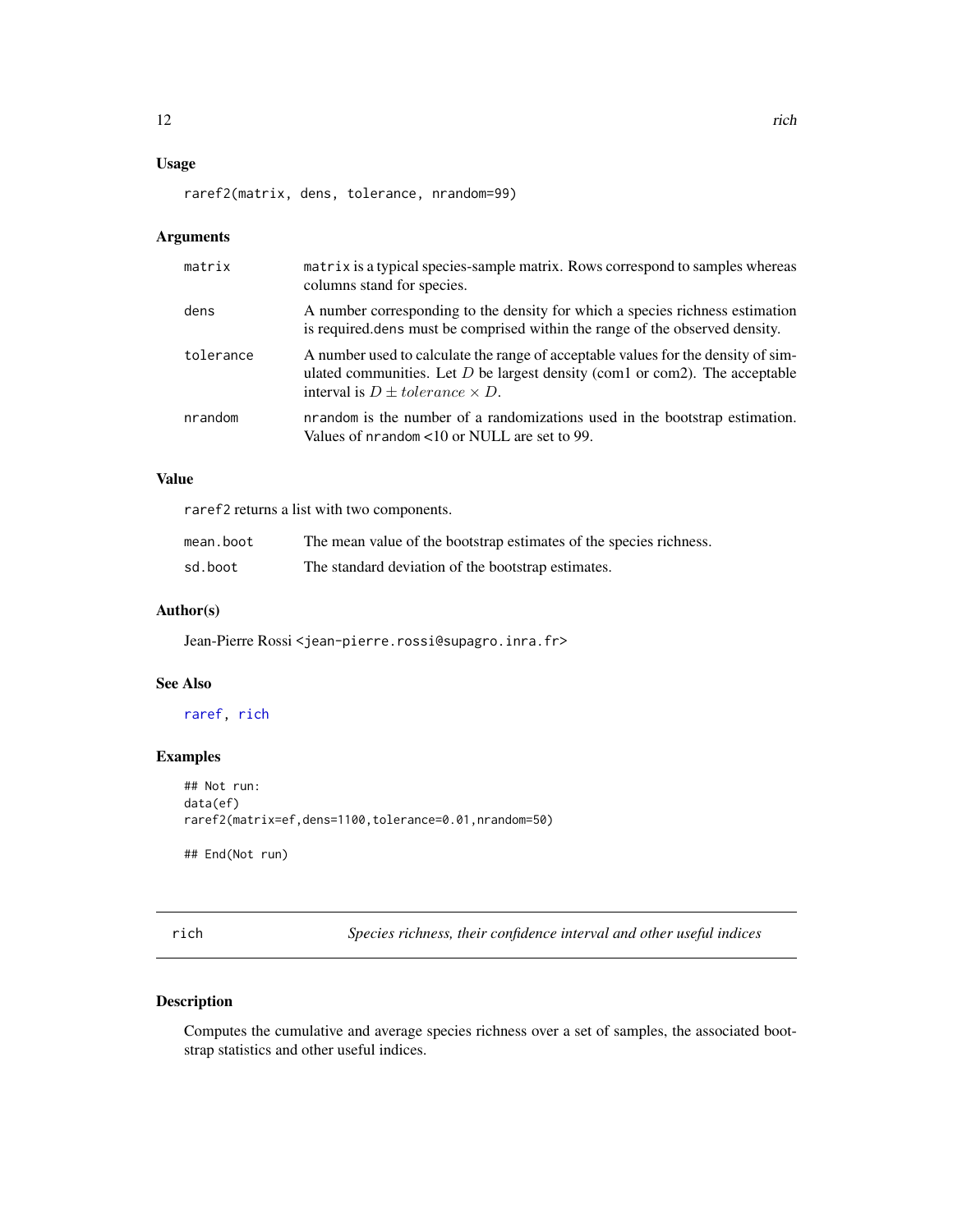# Usage

rich(matrix, verbose = FALSE, nrandom = NULL)

# Arguments

| matrix  | matrix is a typical species-sample matrix. Rows correspond to samples whereas<br>columns stand for species. |
|---------|-------------------------------------------------------------------------------------------------------------|
| verbose | If verbose=FALSE, a simplied output is returned.                                                            |
| nrandom | Number or randomizations if bootstrap estimations are required. Non-null val-<br>ues $< 10$ are set to 99.  |

# Details

rich computes basic descriptive statistics from typical species by sample data sets.

# Value

| cr         | Cumulated richness over sampling units.                                                                                                                                                                                                                                                                                                                                                                                                                                                                                                                                                                                                                                                                          |
|------------|------------------------------------------------------------------------------------------------------------------------------------------------------------------------------------------------------------------------------------------------------------------------------------------------------------------------------------------------------------------------------------------------------------------------------------------------------------------------------------------------------------------------------------------------------------------------------------------------------------------------------------------------------------------------------------------------------------------|
| mr         | Mean richness over sampling units.                                                                                                                                                                                                                                                                                                                                                                                                                                                                                                                                                                                                                                                                               |
| mrsd       | Standard deviation of the mean richness.                                                                                                                                                                                                                                                                                                                                                                                                                                                                                                                                                                                                                                                                         |
| singletons | Species with at most one observation.                                                                                                                                                                                                                                                                                                                                                                                                                                                                                                                                                                                                                                                                            |
| doubletons | Species with at most two observations.                                                                                                                                                                                                                                                                                                                                                                                                                                                                                                                                                                                                                                                                           |
| uniques    | Species encountered in only one sample.                                                                                                                                                                                                                                                                                                                                                                                                                                                                                                                                                                                                                                                                          |
| duplicates | Species encountered in only two samples.                                                                                                                                                                                                                                                                                                                                                                                                                                                                                                                                                                                                                                                                         |
| bootCR     | A data frame showing the outputs of the bootstrap analyses of the cumulative<br>richness (computed if nrandom != FALSE):<br>cr. obs Observed cumulative richness, equal to cr above.<br>cr.boot Mean of the bootstrap values.<br>cr. bcorr Mean of the bootstrap values corrected for the bias estimated below.<br>cr.bias Bias.<br>cr. se Standard error of the cumulative richness estimated by bootstrap. This<br>is estimated as the standard deviation of the bootstrap values.<br>cr. 1bn Lower bound of the first order normal approximation confidence inter-<br>val (see boot.ci {boot}).<br>cr. ubn Upper bound of the first order normal approximation confidence inter-<br>val (see boot.ci {boot}). |
| bootMR     | A data frame showing the outputs of the bootstrap analyses of the mean richness<br>(computed if nrandom != FALSE):<br>mr.obs Observed mean richness, equal to mr above.<br>mr.boot Mean of the bootstrap values.<br>mr. bcorr Mean of the bootstrap values corrected for the bias estimated below.<br>mr.bias Bias.<br>mr. se Standard error of the mean richness estimated by bootstrap. This is esti-<br>mated as the standard deviation of the bootstrap values.                                                                                                                                                                                                                                              |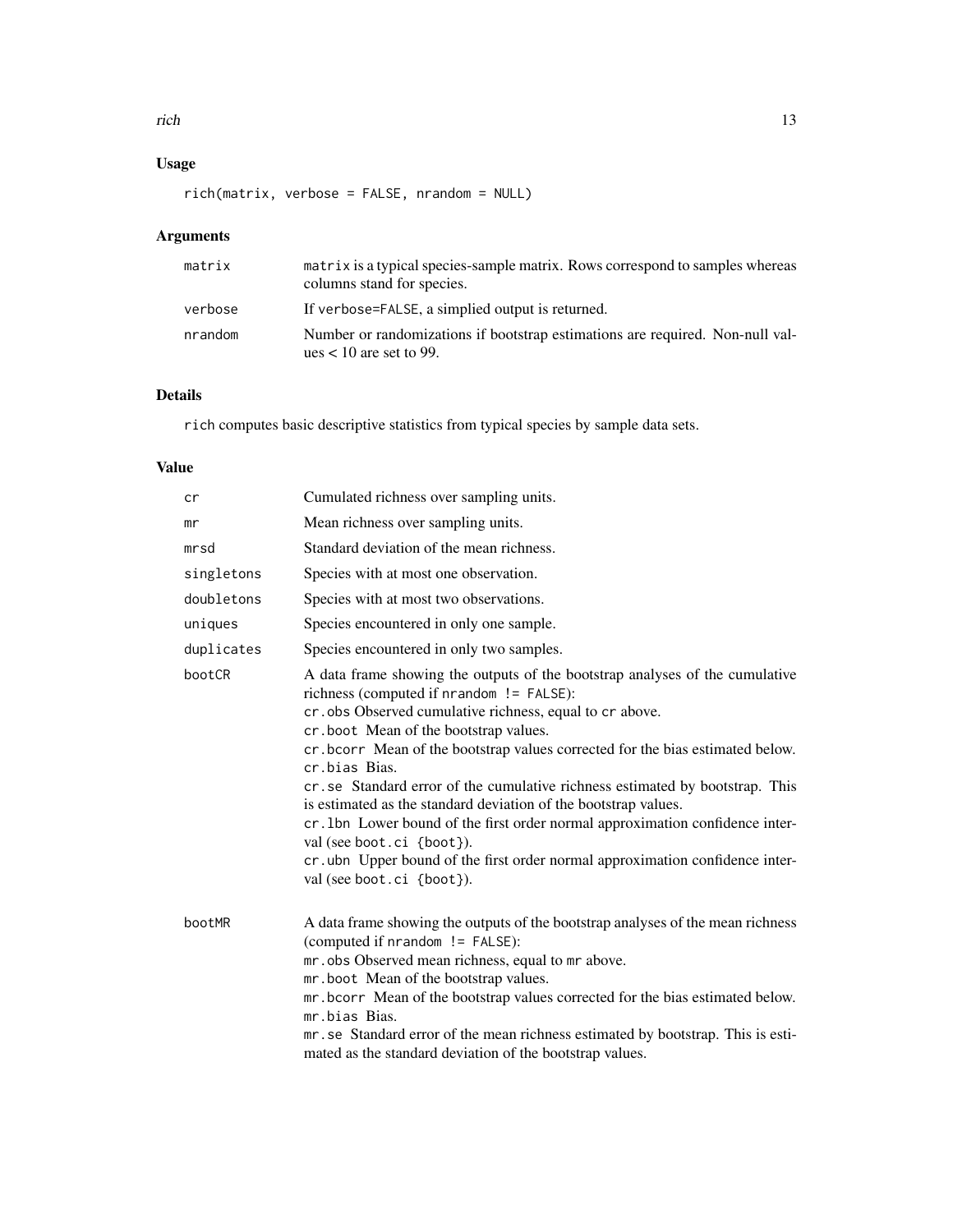<span id="page-13-0"></span>

|           | mr. 1bn Lower bound of the first order normal approximation confidence inter-<br>val (see boot.ci {boot}).                                          |
|-----------|-----------------------------------------------------------------------------------------------------------------------------------------------------|
|           | mr.ubn Upper bound of the first order normal approximation confidence inter-<br>val (see boot.ci {boot}).                                           |
| nrandom   | Number of randomizations used in the bootstrap.                                                                                                     |
| richvec   | A vector containing the observed richness in each sample or populations. The<br>mean of richvec corresponds to $mr$ (available if verbose == TRUE). |
| matrix    | The data set passed to rich as the matrix argument (available if verbose $==$ TRUE).                                                                |
| matrixbin | Binary (presence/absence) transformation of the data set passed to rich as the<br>matrix argument (available if verbose $==$ TRUE).                 |
| sumrow    | A vector of the sum of species for each sample (available if verbose $==$ TRUE).                                                                    |
| sumcol    | A vector of the sum of sample for each species (available if verbose $==$ TRUE).                                                                    |
| zeroes    | Number of zeroes in the data set (available if verbose $==$ TRUE).                                                                                  |
|           |                                                                                                                                                     |

# Author(s)

Jean-Pierre Rossi <jean-pierre.rossi@supagro.inra.fr>

#### References

Manly, B.F.J. (1997). Randomization and Monte Carlo methods in biology. Chapman & Hall.

# See Also

[rarc,](#page-8-1) [raref2,](#page-10-1) [raref](#page-9-1)

# Examples

```
data(ef)
# No bootstrap statistics
rich(matrix=ef)
## Not run:
# Bootstrap estimation based on 499 randomizations
rich(matrix=ef, nrandom=499)
```
## End(Not run)

shared *Computes the number of species shared by groups of sampling units and other useful statistics*

# Description

shared computes the richness of each group of sample depicting a community, the number of species shared by pairs of communities and the total number of species for each pairs of community.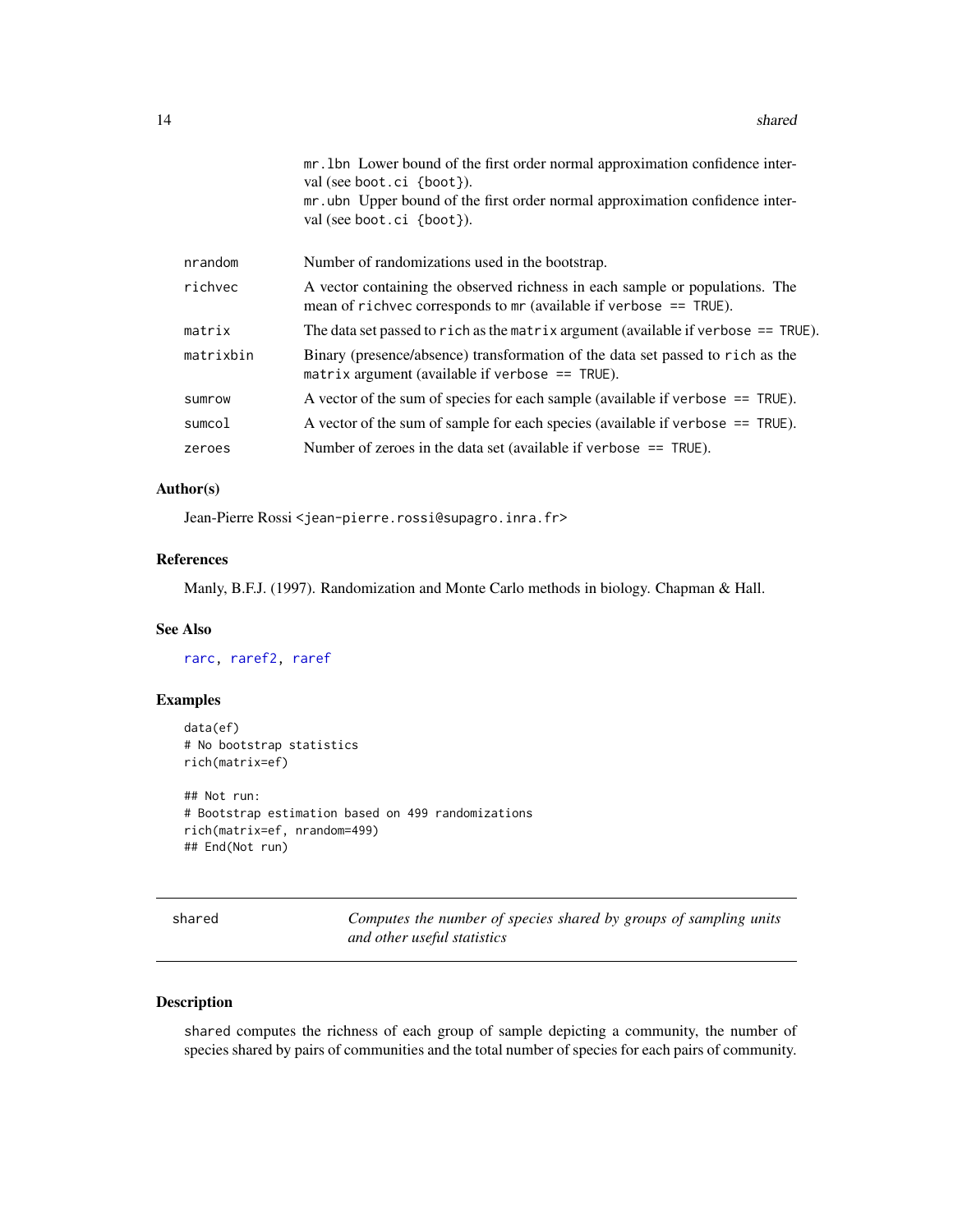#### <span id="page-14-0"></span>shared the state of the state of the state of the state of the state of the state of the state of the state of the state of the state of the state of the state of the state of the state of the state of the state of the sta

#### Usage

shared(lmatrix)

#### Arguments

lmatrix A list of data matrices representing the species composition of local communities. All matrices must have the same size.

# Value

A data frame with: on the diagonal the observed richness for each local community, above the diagonal: the richness common to pairs of communities (shared richness) and below the diagonal: the total richness for pooled pairs of communities.

#### Author(s)

Jean-Pierre Rossi <jean-pierre.rossi@supagro.inra.fr>

#### References

Empirical data have been presented in a way very similar to what is returned by shared in the following papers:

Rossi, J.-P., Mathieu, J., Cooper, M., and Grimaldi, M. (2006). Soil macrofaunal biodiversity in amazonian pastures: Matching sampling with patterns. Soil Biology & Biochemistry, 38, 2178- 2187.

Rossi, J.-P., Celini, L., Mora, P., Mathieu, J., Lapied, E., Nahmani, J., Ponge, J.-F., and Lavelle, P. (2010). Decreasing fallow duration in tropical slash-and-burn agriculture alters soil macroinvertebrate diversity: A case study in southern French Guiana. Agriculture, Ecosystems and Environment 135, 148-154.

#### See Also

[rich](#page-11-1)

```
data(efeb)
shared(efeb)
sp1<-c(1,2,3,4,5)sp2<-c(0,0,0,0,0)
sp3<-c(1,1,0,0,0)
sp4<-c(0,0,0,0,0)
site1<-cbind(sp1, sp2, sp3, sp4)
colnames(site1)<-c("sp1", "sp2", "sp3", "sp4")
sp1<-c(1,2,3)sp2<-c(1,0,0)
sp3<-c(0,0,0)
sp4<-c(0,0,0)
site2<-cbind(sp1, sp2, sp3, sp4)
```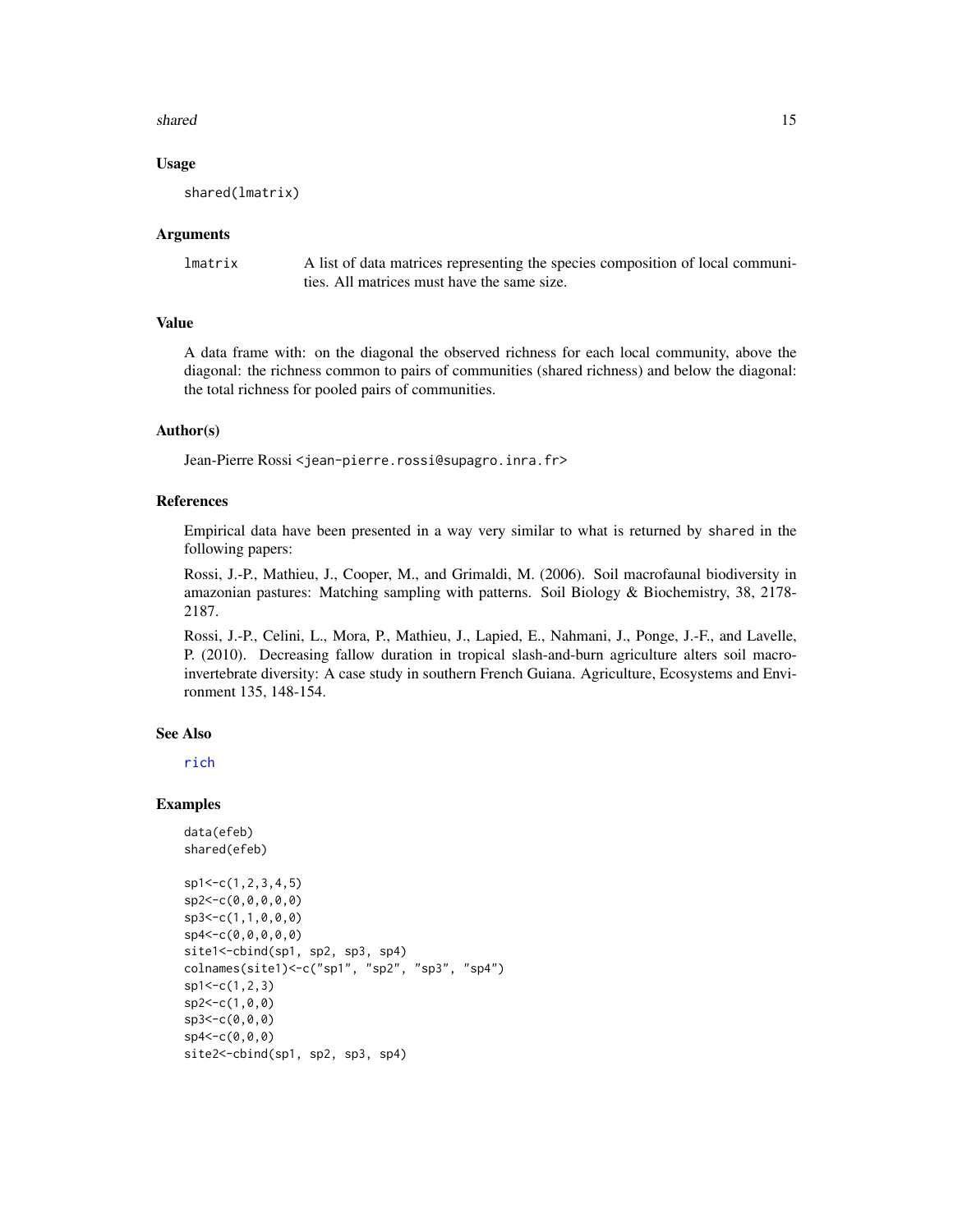#### <span id="page-15-0"></span>16 **Tomicus 16** Tomicus **16** Tomicus **16** Tomicus **16** Tomicus **16** Tomicus **16** Tomicus **16** Tomicus **16** Tomicus **16** Integrate **16** Integral **16** Integral **16** Integral **16** Integral **16** Integral **16** Integral **16** I

```
colnames(site2)<-c("sp1", "sp2", "sp3", "sp4")
sp1<-c(1,2,3,4)sp2<-c(1,0,0,0)
sp3<-c(1,0,0,0)
sp4<-c(1,0,0,0)
site3<-cbind(sp1, sp2, sp3, sp4)
colnames(site3)<-c("sp1", "sp2", "sp3", "sp4")
data<-list(site1,site2, site3)
names(data)<-c("site1","site2","site3")
shared(data)
```
Tomicus *Maximum temperature at sites hosting 2 species of closely related bark-beetles of genus Tomicus*

#### Description

The Tomicus data set consists of a list with 3 components: destruens Maximum temperature at 33 sites where *T. destruens* was observed. piniperda Maximum temperature at 20 sites where *T. piniperda* was observed. both Maximum temperature at 4 sites where both *T. destruens* and *T. piniperda* were observed in sympatry.

#### Usage

data(Tomicus)

# Format

Tomicus is a list of 3 vectors.

# Source

Horn, A. (2006) Comparaison des distributions passee et presente de deux especes proches de scolytes, *Tomicus piniperda* et *T. Destruens*(Coleoptera: Scolytinae). These de l'Universite d'Orleans, France 180pp.

```
## Comparing mean temperatures at sites where either T. destruens,
## T. piniperda or both are present using comp2mean
data(Tomicus)
c2m(pop1=Tomicus$destruens,pop2=Tomicus$piniperda,
pop3=Tomicus$both, nrandom=99)
```